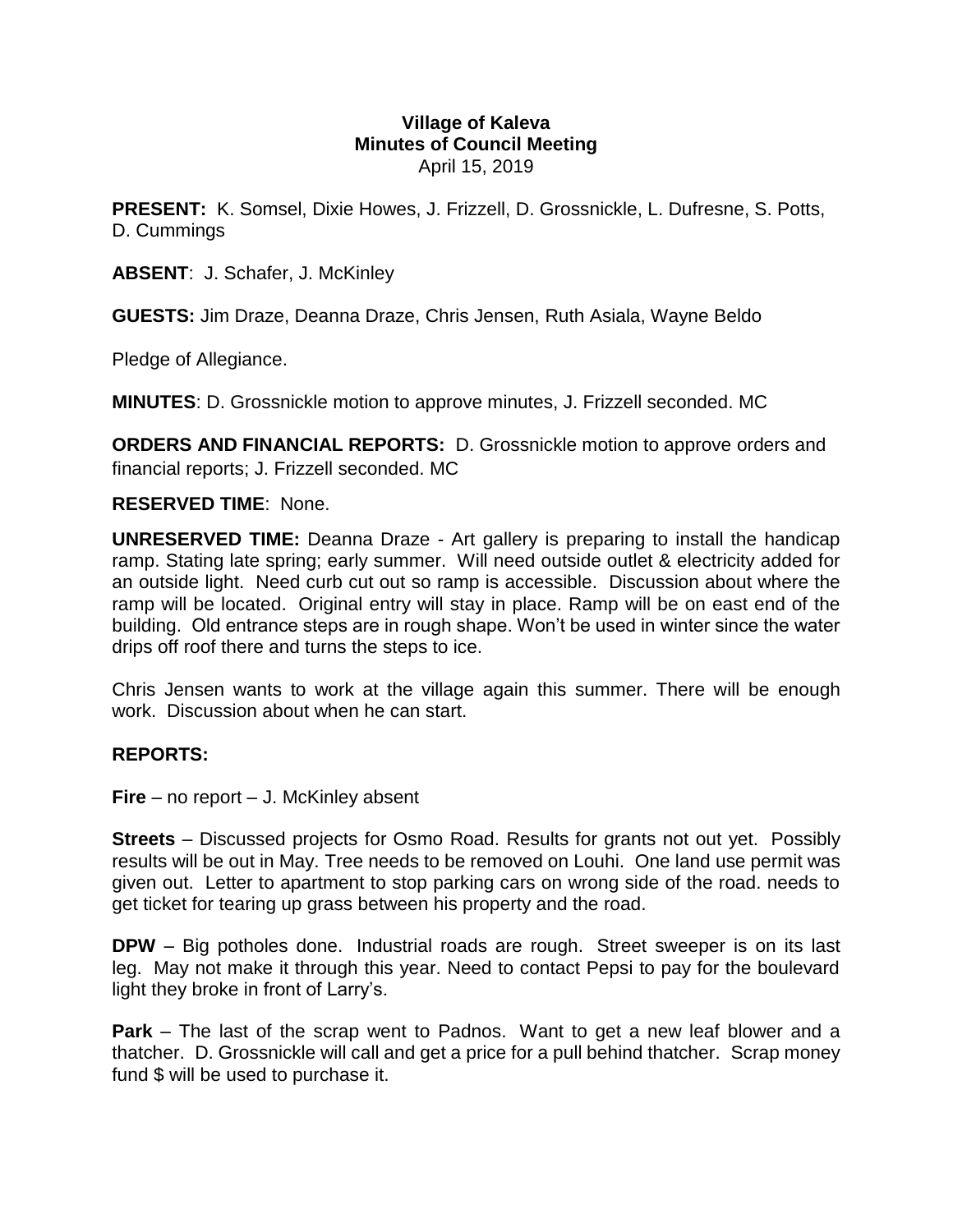**Water** – R. Schafer supplied a Water Report in his absence. K. Somsel read it to the council.

**Zoning** – Mr. Peters wants to get place cleaned up. Had til 15<sup>th</sup> to remove scrap. Asked if truck could stay until June  $15<sup>th</sup>$  to remove parts. Scott Knudsen contacted ZA regarding his Land Contract homes. He wants to receive letters when the LC holders do. Attorney for village will be taking steps to enforce Order village has to put a fence around Omar's yard. J. Draze pointed out that the party that will be inside the fence is residential NOT commercial.

**Planning Commission** – Joint PC; Tuesday – Consumers Substation is being built. Utility doesn't need land use permit. Village PC; Wednesday – Beginning work on Capital improvement Plan. Categorized list of assets and schedule on improvement on those anything valued over \$1000. Discussed details of the plan for parks and what is included. J. Draze asked the council to give PC permission to approach Historical Society on theme to recognize parks. D. Grossnickle made a motion to allow PC to ask Historical Society to work on naming parks. L. Dufresne 2<sup>nd</sup>. MC Bylaws were adopted for the Joint Planning Commission. Also W. Beldo discussed ordinance opting out of recreational marijuana sales. Same wording submitted to Village and Township. Published for public review and comment on 2<sup>nd</sup> Tuesday in May at 6 pm. After that both formally adopt ordinance until state is clear of what state law will allow. Joint Master Plan preliminary strategy. If you need copies of minutes or bylaws, let W. Beldo know. Township meeting Wednesday will be discussing opt out ordinance. D. Howes motion to allow PC to move forward with Recreational Marijuana Ordinance KMG-2 2019. D. Grossnickle seconded. MC Public hearing will occur May 14<sup>th</sup> at 6 pm. W. Beldo will get notice in the paper.

Village PC; J. Draze suggested DPW discuss small tools, etc., as part of the capital improvement plan. Discussion addressing whether Fischer's is using village property to store their tanks. Will have zoning administrator look into lot ownership and zoning rules.

# **Rental Standards** – no report

**Correspondence** - Proposal from K. Mlcek about Paser Ratings. Should lok at every couple of years. It is needed for applying for grants. L. Dufresne Motion to accept proposal for Paser Rating. Dean seconded. MC Hope to get by the end of the month to vote at next meeting on possible repairs.

**Old Business:** Website – try to get guy who submitted proposal from SSR Advertising to come in next month to discuss options. Would like to see a joint website with township. Library – still not repaired. Sidewalk - new cement at entrance to art gallery needs to be handicap accessible. Old entry is getting kind of rough. May need to start using the new entry only.

# **New Business:**

Employee matters. D. Grossnickle motion to go into closed session at 8:27 pm. L. Dufresne seconded. MC